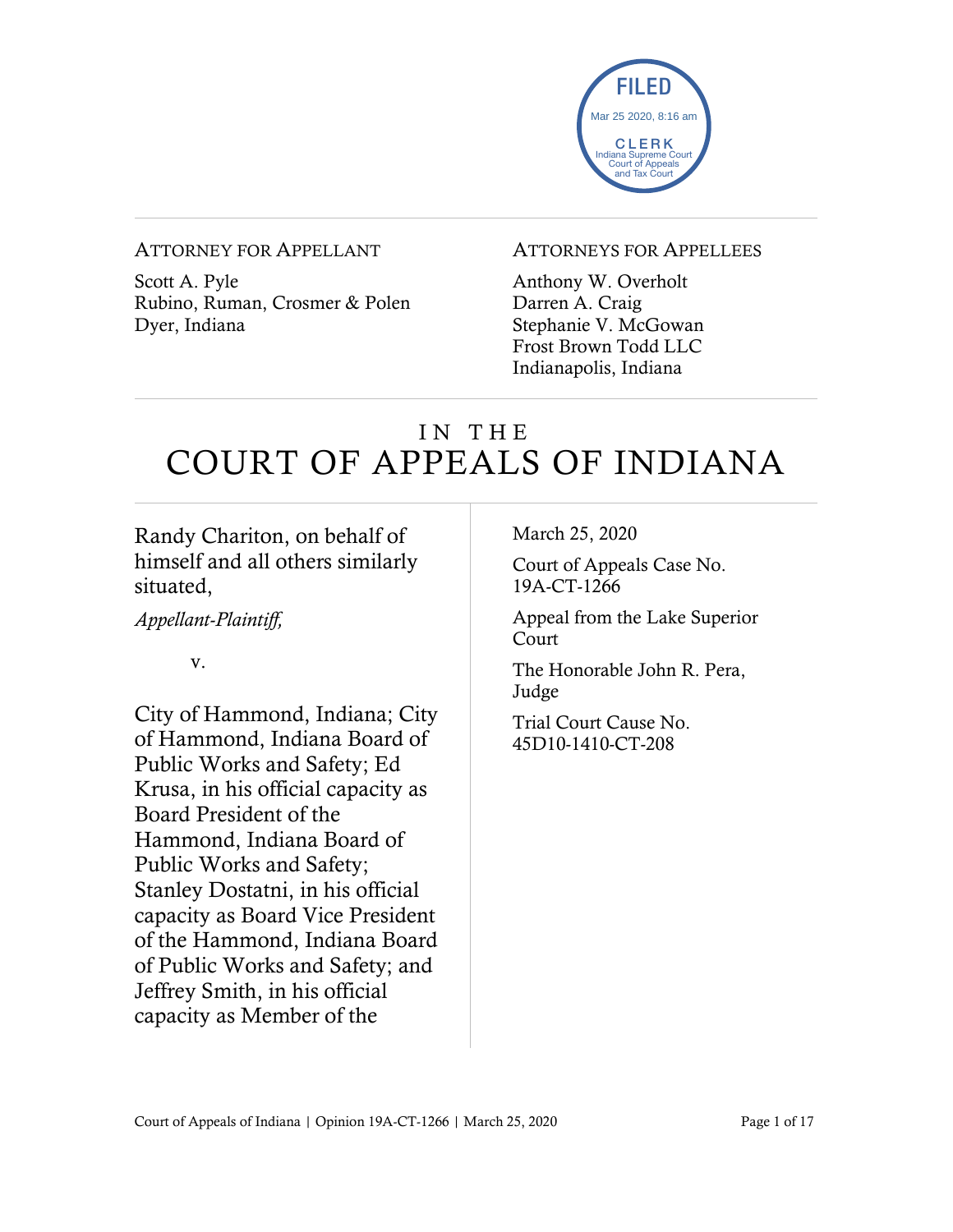#### Hammond, Indiana Board of Public Works and Safety,

*Appellees-Defendants*

Crone, Judge.

## Case Summary

[1] Randy Chariton, on behalf of himself and others similarly situated, appeals the trial court's order granting the summary judgment motion filed by the City of Hammond, Indiana ("the City"); the City Board of Public Works and Safety ("the Board"); Ed Krusa, in his official capacity as the Board president; Stanley Dostatni, in his official capacity as the Board vice president; and Jeffrey Smith, in his official capacity as a member of the Board (collectively "Appellees"). The trial court found that Chariton failed to file the notice required by the Indiana Tort Claims Act ("the ITCA"), and therefore dismissed his claims with prejudice. Chariton argues that the trial court erred in granting Appellees' summary judgment motion because (1) the ITCA does not apply to his claims, and therefore he was not required to file notice; and (2) even if the ITCA applies to his claims, he substantially complied with its notice requirements. Concluding that Appellees are entitled to summary judgment, we affirm.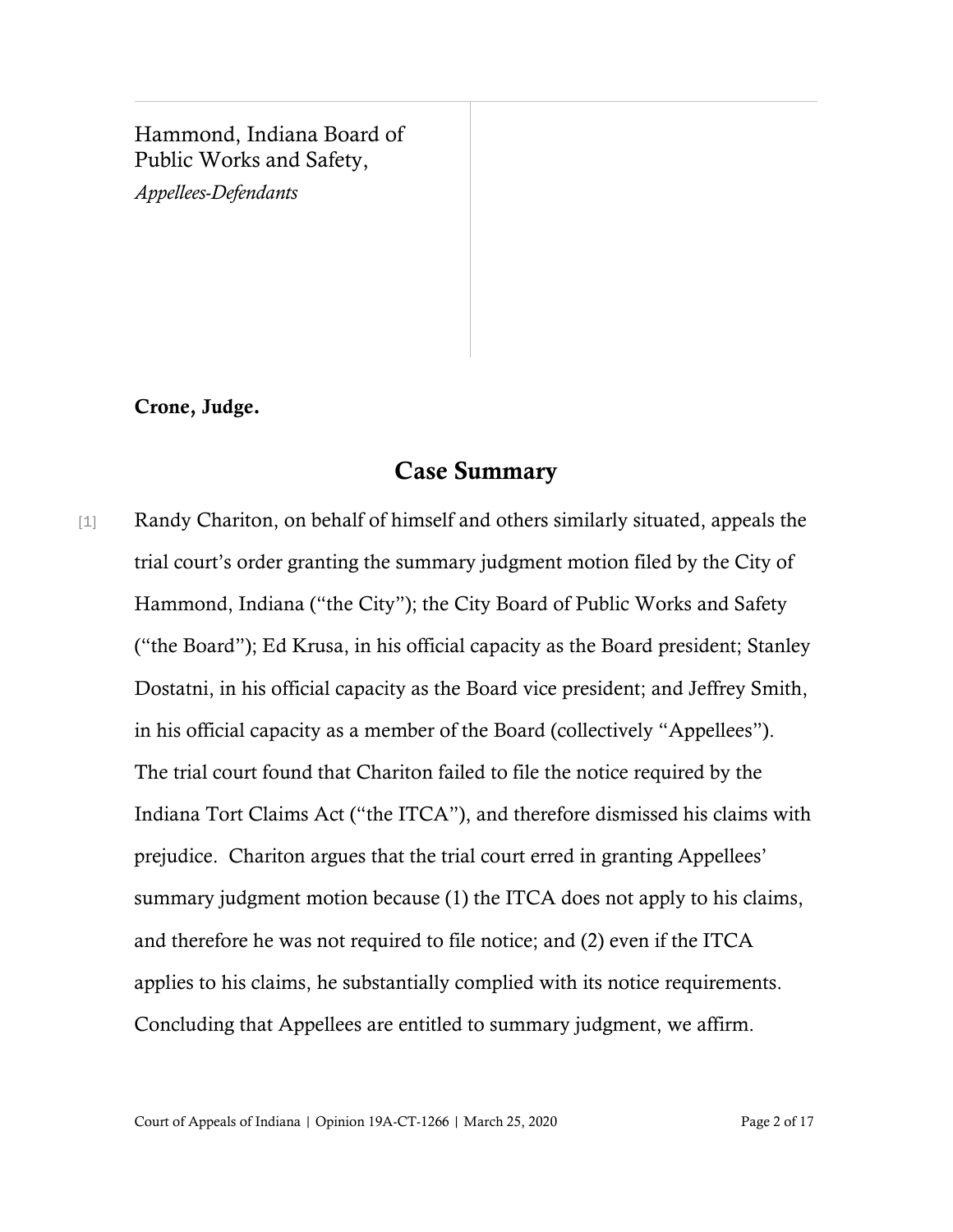#### Facts and Procedural History

- [2] In March 2011, the City passed an ordinance ("the Ordinance"), which requires any person who owns real property in the City and leases that property for housing to register that property with the City and pay an annual fee of \$80 for each rental unit by April [1](#page-2-0)5 of each year.<sup>1</sup> Landlords who fail to register are subject to a late fee for each unit not timely registered. In addition, the Ordinance provides that the failure to register constitutes a violation of the Ordinance and authorizes the Hammond City Court to impose fines upon a finding of such violation.
- [3] On October 16, 2013, the City sent Chariton a "Notice of Municipal Ordinance Violation" informing him that his properties were in violation of the Ordinance because they had not been registered and the annual fee had not been paid, that a \$500 per unit late fee "shall be" assessed, and that a violation of the Ordinance subjects the owner to a fine not to exceed \$2500 per unit. Appellant's App. Vol. 2 at 216. Chariton filed a "Late Rental Registration Appeal Hearing Request Form" with the Board dated October 25, 2013. *Id*. at 218. The Board held a meeting on November 21, 2013 ("November 21, 2013 Board meeting"), during which it held a hearing on Chariton's failure to register

<span id="page-2-0"></span><sup>&</sup>lt;sup>1</sup> The statute governing rental registration fees, Indiana Code Section 36-1-20-5, has been a subject of litigation. *See City of Hammond v. Herman & Kittle Properties, Inc.*, 119 N.E.3d 70, 74 (Ind. 2019) (declaring statute's fee exemption to be unconstitutional but severable from remainder of statute, thereby leaving fee restriction in force). Currently under Indiana Code Section 36-1-20-5(c), a political subdivision is limited to imposing no more than a \$5 annual registration fee.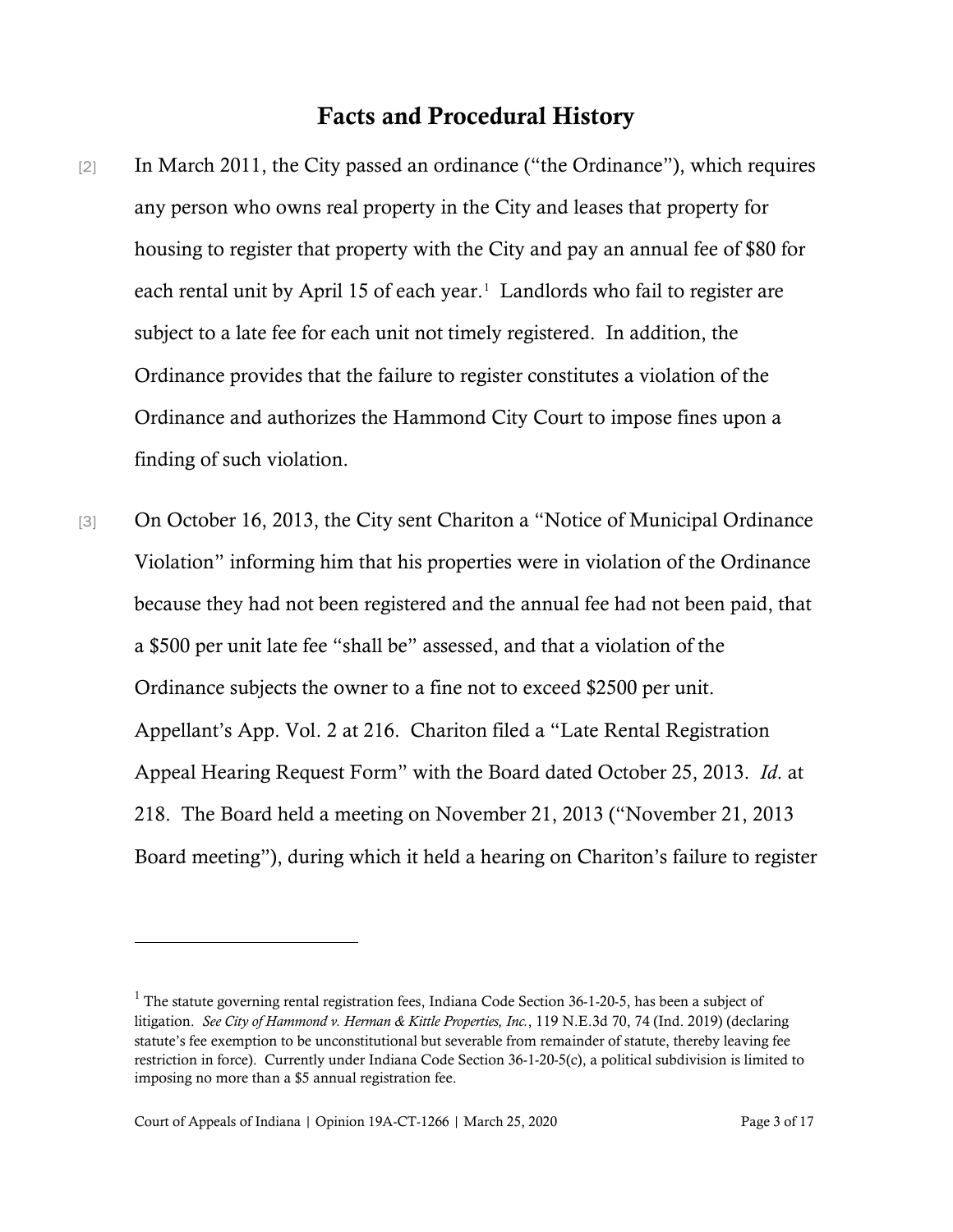rental units. *Id*. at 225. Chariton's attorney appeared on his behalf. After hearing argument, the Board passed a motion to assess on Chariton's rental properties a rental registration fee of \$80 per unit for 2012 and 2013 and one \$500 late fee per unit. *Id*.

[4] On July 10, 2014, Chariton filed with the Lake Superior Court a class action complaint on behalf of persons who "have received notices and/or been assessed fines or penalties by [the City] through [the Board] for alleged violations of [the Ordinance]" against Appellees. [2](#page-3-0) Appellant's App. Vol. 2 at 20. The complaint alleged that the Board had operated in a quasi-judicial capacity by conducting "rental registration hearings" and assessing fines and penalties against landlords and that this procedure violated Indiana Code Section 33-35-2-3(1), which grants city courts exclusive jurisdiction over all city ordinance violations.<sup>[3](#page-3-1)</sup> *Id*. at 19-22. Chariton sought relief under two theories: unjust enrichment and money had and received. *Id*. at 24. Chariton requested an award of damages in the amount of fees collected by the City through the allegedly unlawful enforcement of the Ordinance and an order enjoining the

<span id="page-3-0"></span> $2$  Chariton also filed a motion and supporting memorandum for class certification.

<span id="page-3-1"></span><sup>&</sup>lt;sup>3</sup> Chariton cited Indiana Code Sections 33-35-2-4 and -5 in his complaint and continues to cite these sections in his appellant's brief. However, neither of these sections mentions jurisdiction over violations of city ordinances. Indiana Code Section 33-35-2-3(1) provides that a city court has "[j]urisdiction of all violations of the ordinances of the city." Accordingly, for purposes of this opinion we assume that Chariton meant to cite this section.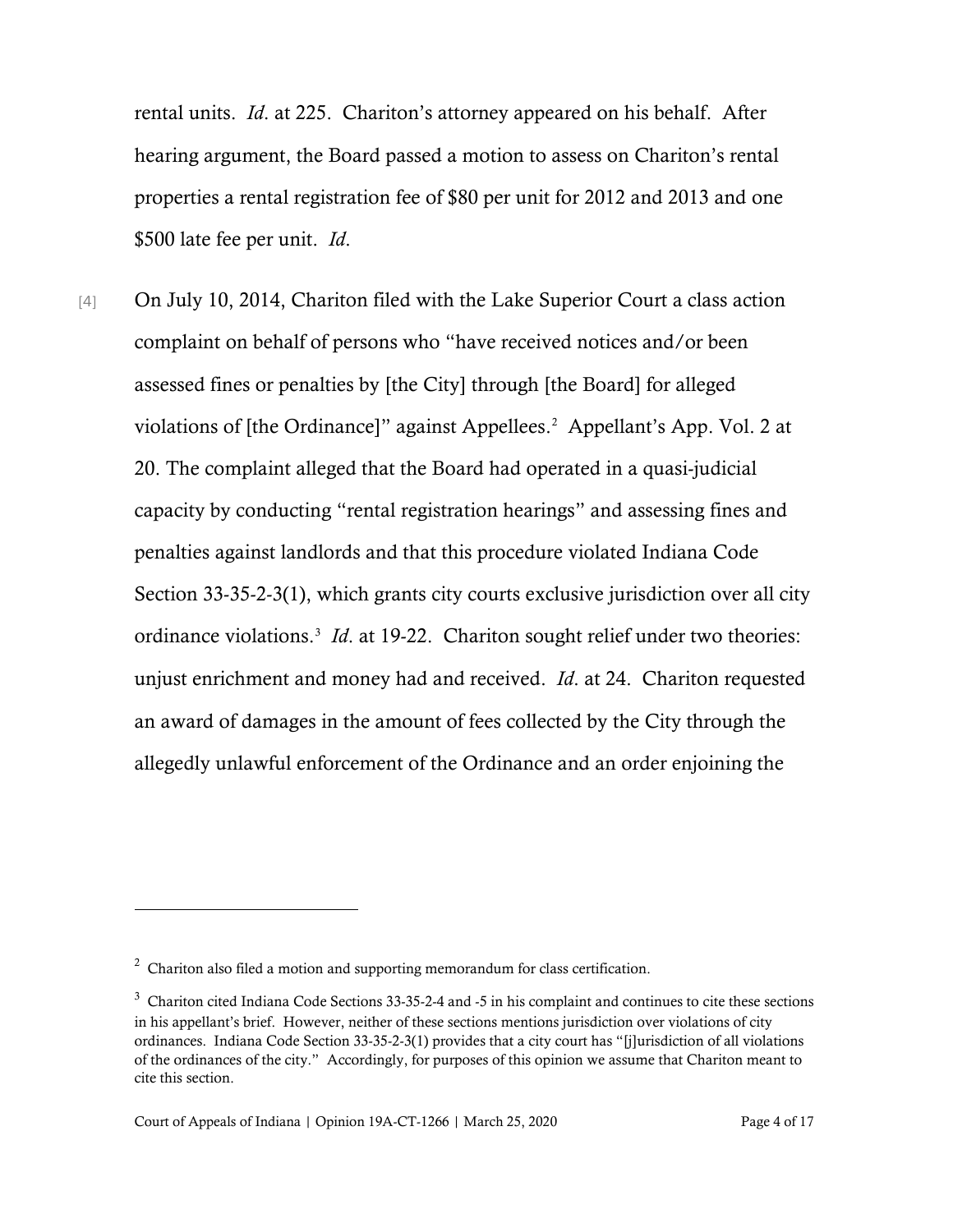City from enforcing the Ordinance by having the Board conduct hearings in a quasi-judicial fashion. *Id*. at 25.

[5] In May 2017, Appellees filed a motion for summary judgment alleging, among other things, that Chariton's claims were barred because his claims were tort claims subject to the ITCA's notice requirements and that Chariton failed to provide notice. [4](#page-4-0) Appellant's App. Vol. 3 at 95-96. In support of the motion, Appellees designated as evidence the affidavit of the administrative secretary of the City's law department, in which she attested that the City never received an ITCA notice from Chariton. *Id*. at 98-99. Chariton filed a response in opposition to Appellees' motion for summary judgment, in which he conceded that he did not file a tort claim notice. *Id*. at 127. Chariton also filed a motion to strike portions of Appellees' summary judgment filings, which the trial court granted. *Id*. at 122, 179. On September 21, 2017, the trial court held a hearing, at which the parties presented argument. At the conclusion of the hearing, the trial court asked the parties to file proposed findings and conclusions on two issues: the applicability of the ITCA and the validity of the Ordinance. Tr. Vol. 2 at 106. In May 2019, the trial court issued its order finding that Chariton was required to comply with the ITCA as a prerequisite to bringing his action and that it was undisputed that he failed to do so. The trial court found that the failure to file notice was dispositive and declined to rule on the merits of the

Court of Appeals of Indiana | Opinion 19A-CT-1266 | March 25, 2020 Page 5 of 17

<span id="page-4-0"></span> $4$  Chariton also filed a motion for partial summary judgment, but the trial court found it unnecessary to rule on the issue raised therein.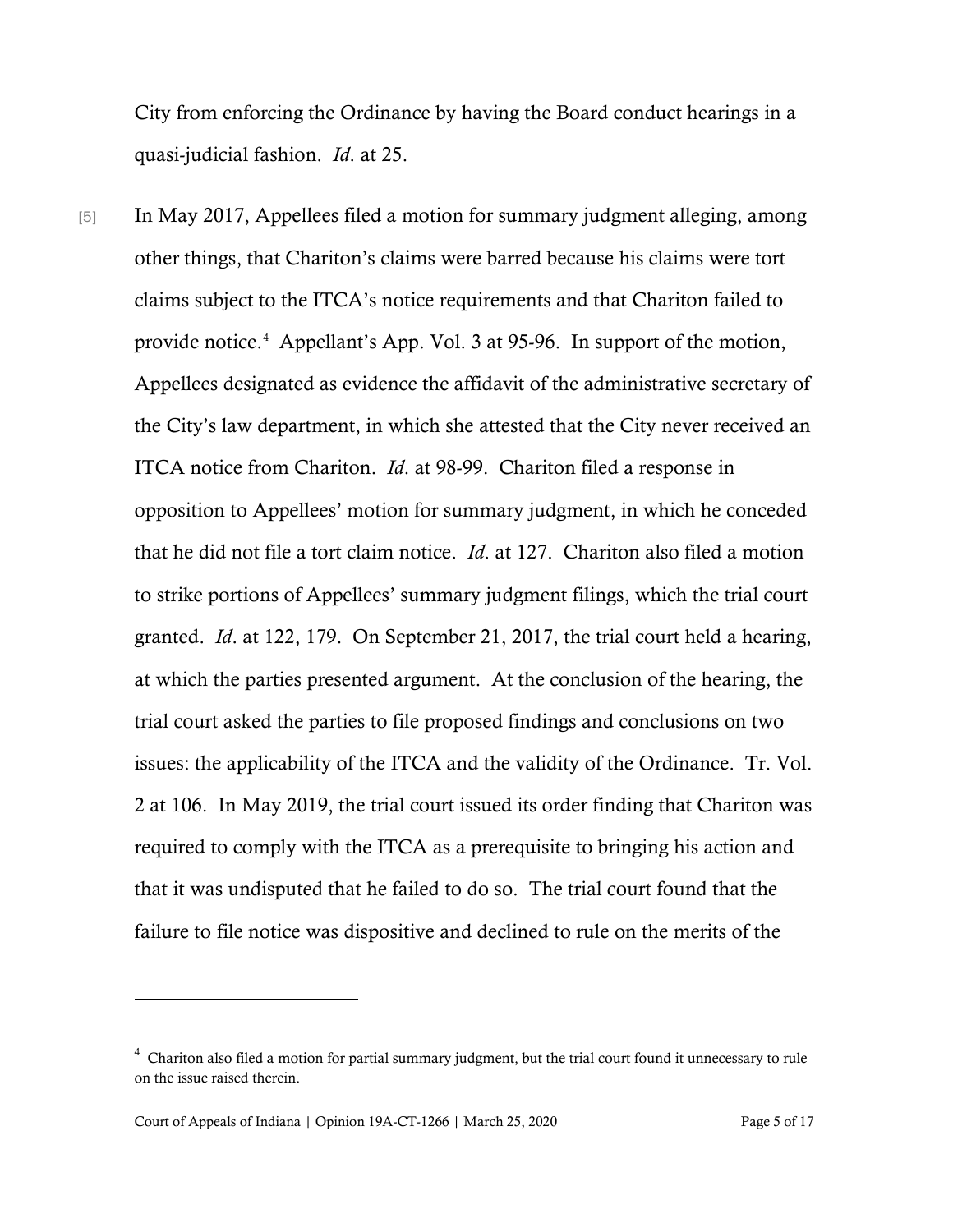other summary judgment arguments made by the parties. Accordingly, the trial court dismissed Chariton's claims with prejudice. This appeal ensued.

## Discussion and Decision

- [6] Chariton claims that the trial court erred in granting Appellees' summary judgment motion. We review a trial court's ruling on a summary judgment motion de novo, applying the same standard as the trial court. *Hughley v. State*, 15 N.E.3d 1000, 1003 (Ind. 2014). In conducting our review, we consider only those matters that were designated to the trial court during the summary judgment stage. *Biedron v. Anonymous Physician 1*, 106 N.E.3d 1079, 1089 (Ind. Ct. App. 2018), *trans. denied* (2019).
- [7] Summary judgment is appropriate if the designated evidence shows that there is no genuine issue as to any material fact and that the moving party is entitled to judgment as a matter of law. *Hughley*, 15 N.E.3d at 1003; Ind. Trial Rule 56(C). The moving party bears the onerous burden of affirmatively negating the opposing party's claim. *Hughley*, 15 N.E.3d at 1003. Then, if "the moving party satisfies this burden through evidence designated to the trial court, the non-moving party may not rest on its pleadings, but must designate specific facts demonstrating the existence of a genuine issue for trial." *Biedron*, 106 N.E.3d at 1089 (quoting *Broadbent v. Fifth Third Bank*, 59 N.E.3d 305, 311 (Ind. Ct. App. 2016), *trans. denied*).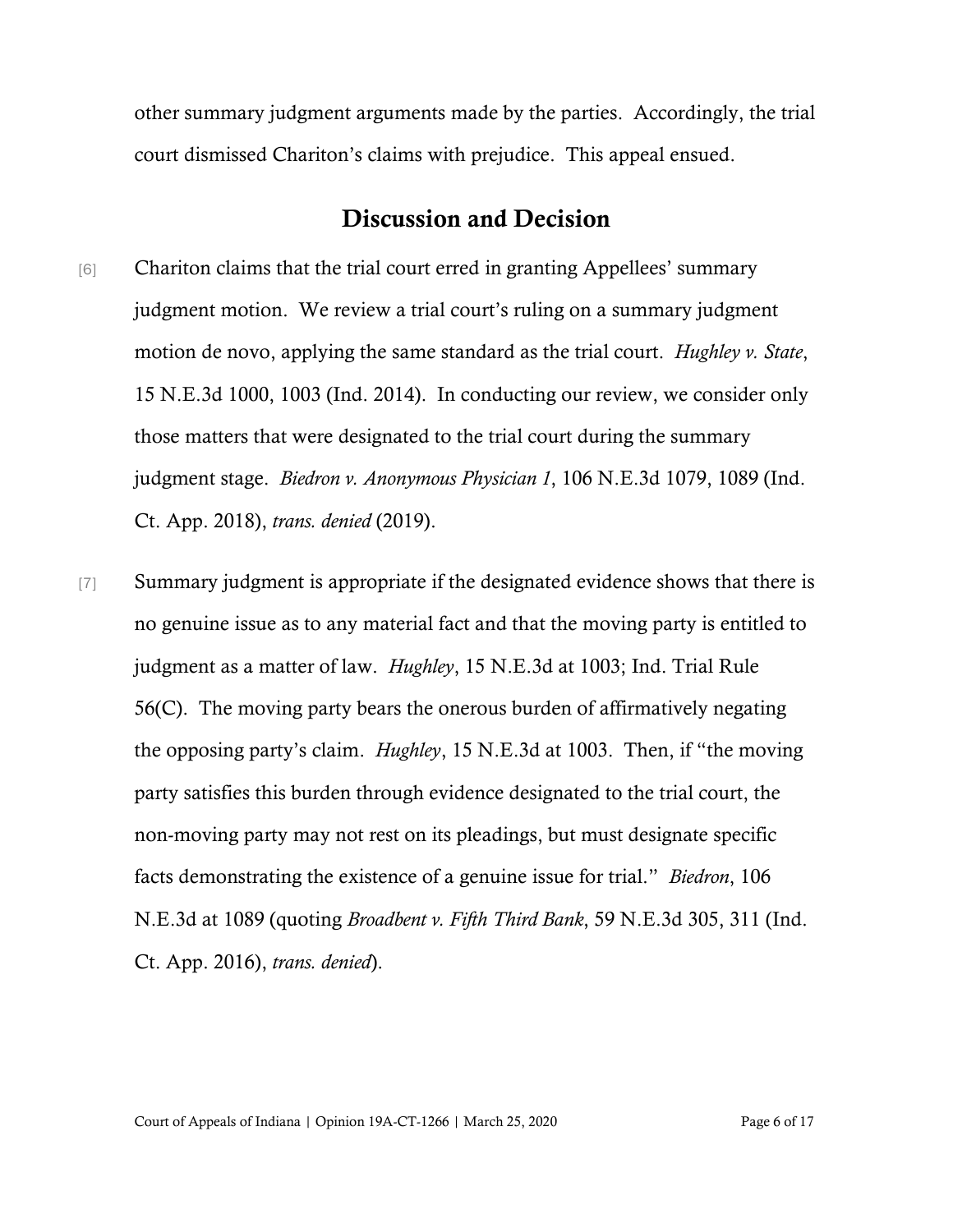#### Section 1 – The ITCA applies to Chariton's claims.

- [8] Chariton contends that summary judgment is improper because the ITCA does not apply to his claims. The ITCA governs tort claims against political subdivisions and their employees. Ind. Code § 34-13-3-1. The ITCA provides in relevant part that a claim against a political subdivision is barred unless notice is filed with "the governing body of that political subdivision … within one hundred eighty (180) days after the loss occurs." Ind. Code § 34-13-3-8. The ITCA does not provide a statutory definition of "tort." However, "loss" for purposes of the ITCA is defined as an "injury to or death of a person or damage to property." Ind. Code § 34-6-2-75. "Compliance with the notice provisions of ITCA is a procedural precedent which the plaintiff must prove and the trial court must determine prior to trial." *Brown v. Alexander*, 876 N.E.2d 376, 383 (Ind. Ct. App. 2007), *trans. denied* (2008). The ITCA notice requirement "is intended to ensure that government entities have the opportunity to investigate the incident giving rise to the claim and prepare a defense." *Schoettmer v. Wright*, 992 N.E.2d 702, 706 (Ind. 2013). Because the ITCA is in derogation of the common law, it "must be strictly construed against limitations on the claimant's right to bring suit.'" *Id*. (quoting *City of Indianapolis v. Buschman*, 988 N.E.2d 791, 794 (Ind. 2013)).
- [9] We begin with a careful examination of Chariton's claims. Chariton's complaint alleges that the City's collection of rental registration fees and fines by having the Board act in a quasi-judicial capacity violates the state statute that grants city courts exclusive jurisdiction over ordinance violations. Based on

Court of Appeals of Indiana | Opinion 19A-CT-1266 | March 25, 2020 Page 7 of 17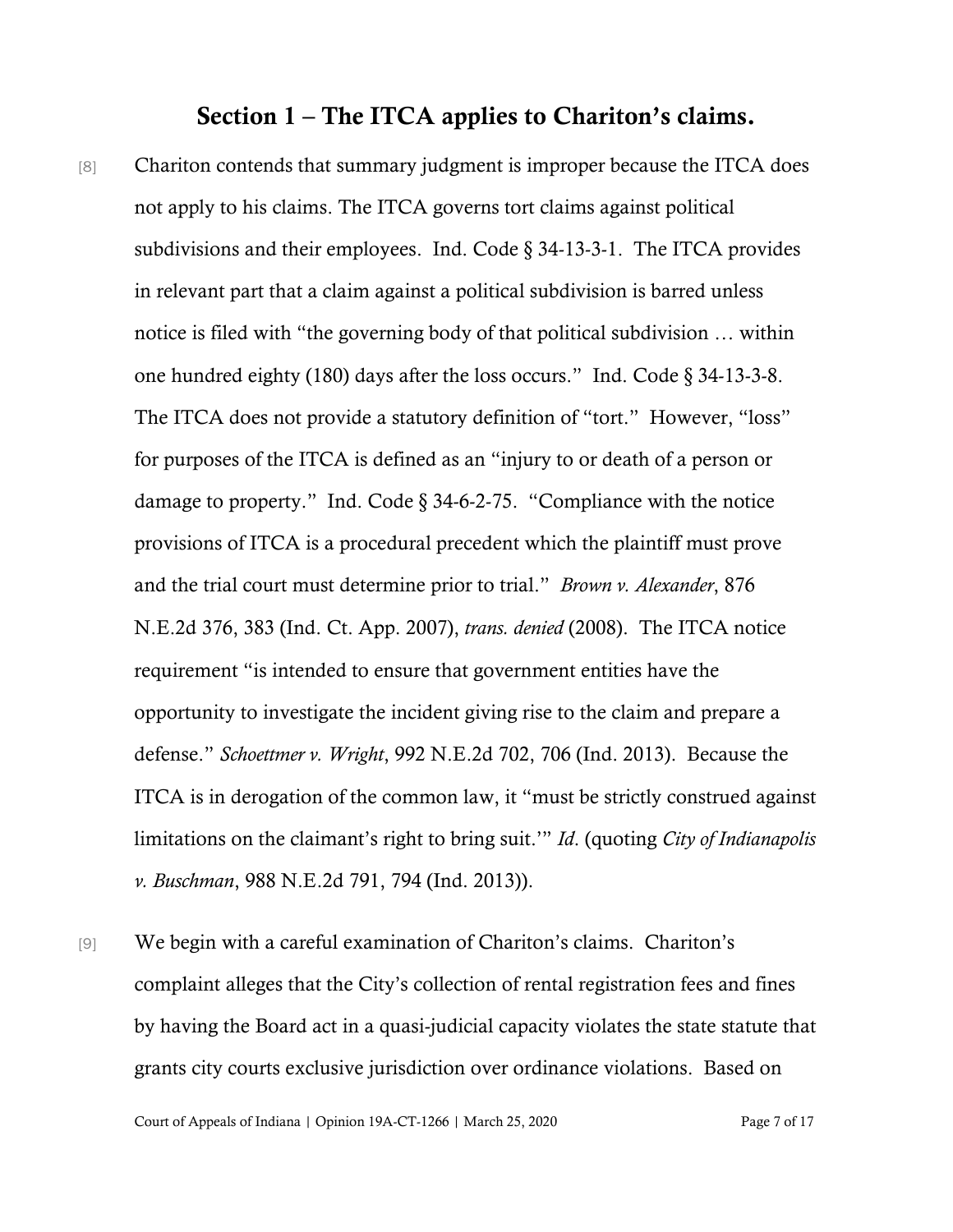theories of unjust enrichment and money had and received, Chariton seeks damages or restitution in the amount of fees and fines that the City collected through the allegedly unlawful enforcement of the Ordinance and an order enjoining the City from continued enforcement of the Ordinance in this allegedly unlawful manner. Chariton asserts that his claims are not subject to the ITCA because they do not involve an "injury to or death of a person or damage to property." Appellant's Br. at 17.

[10] Our supreme court has observed, "Under traditional tort doctrines a violation of a statutory or constitutional obligation may give rise to a civil damage claim." *Cantrell v. Morris*, 849 N.E.2d 488, 497-98 (Ind. 2006). However, Chariton contends that the ITCA "does not apply to all claims in which a plaintiff alleges that the State/governmental entity has infringed his rights." Appellant's Br. at 17 (citing *Hoagland v. Franklin Twp. Cmty. Sch. Corp.*, 10 N.E.3d 1034, 1039 (Ind. Ct. App. 2014), *vacated in part on other grounds by* 27 N.E.3d 737 (Ind. 2015)). While this contention may be true, *Hoagland* is clearly distinguishable and does not support Chariton's assertion that the ITCA does not apply to his claims. In *Hoagland*, a parent alleged that her child's school corporation violated the Indiana Constitution by failing to provide students with free transportation to and from school. 10 N.E.3d at 1037. The *Hoagland* court concluded that the parent's claim "sounds in Indiana's Education Clause,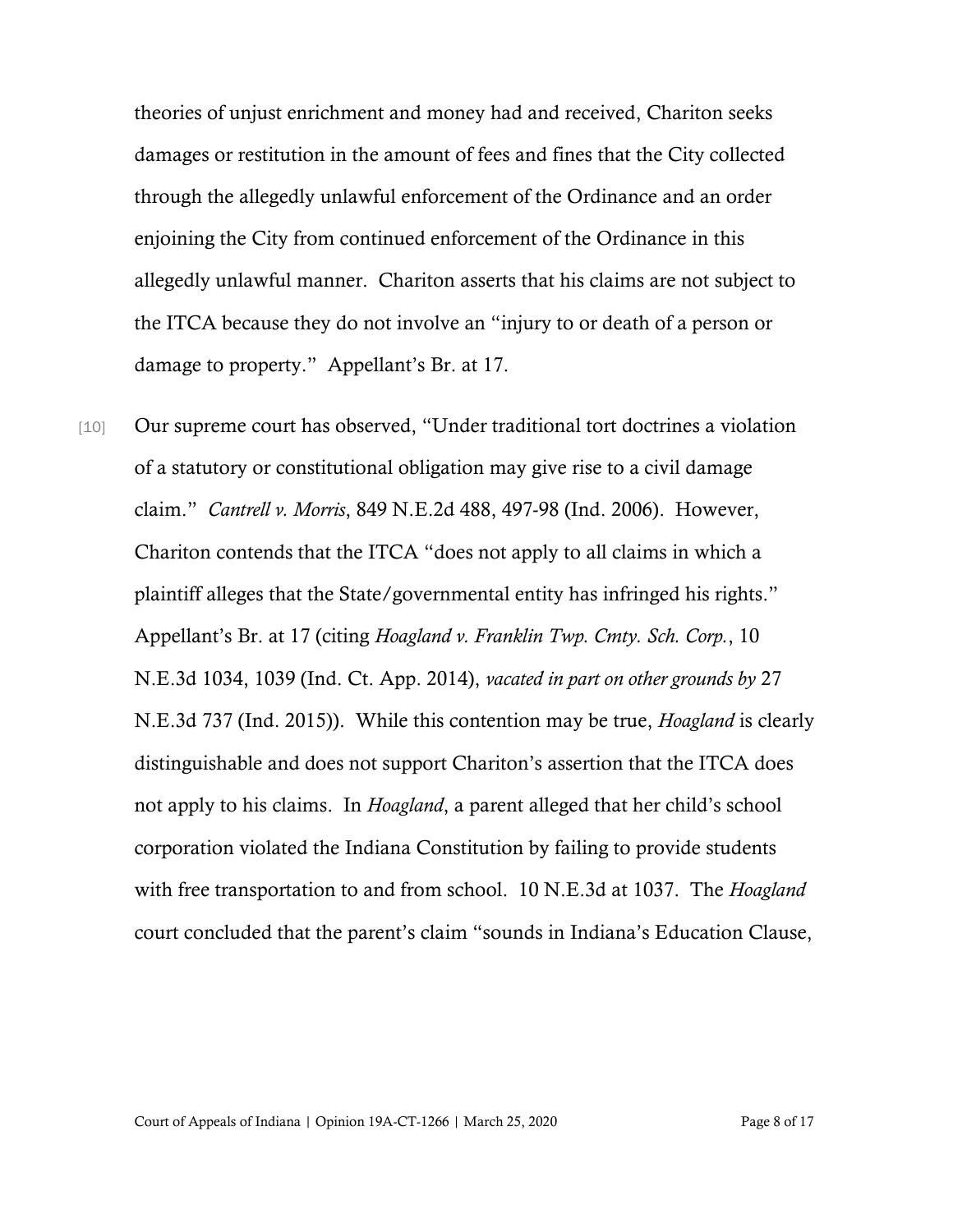not tort law" and that the case "did not involve the type of loss contemplated by the ITCA." *Id*. at 1040. [5](#page-8-0)

[11] Relying on *Hoagland*, in *City of Evansville v. Magenheimer*, 37 N.E.3d 965 (Ind. Ct. App. 2015), *trans. denied,* another panel of this Court concluded that the ITCA did not apply to a citizen's claim that the city of Evansville violated an Indiana statute that barred a political subdivision from regulating firearms. *Id*. at 969. In considering whether the citizen's claim was subject to the ITCA, the *Magenheimer* court agreed with *Hoagland* that the ITCA does not apply to all claims in which a plaintiff alleges that the State has infringed his or her rights. *Id*. The *Magenheimer* court clarified that "the ITCA only applies to claims in which a plaintiff seeks monetary damages from the State to compensate for a loss." *Id*. Such claims include those alleging damage to property rights. *Id*. (citing *Holtz v. Bd. of Comm'rs of Elkhart Cty.*, 560 N.E.2d 645, 647-48 (Ind. 1990)). The *Magenheimer* court reasoned that the statute at issue granted individuals a private right of action to enforce the statute, and although it allowed individuals to recover damages, "this appears incidental to the provision's primary purpose of incentivizing private individuals to assist in the statute's enforcement." *Id*. at 970. The *Magenheimer* court held that the citizen

<span id="page-8-0"></span><sup>5</sup> While transfer was pending in *Hoagland*, another panel of this Court concluded that a parent's claim that her child's school corporation was charging fees for such things as lockers, IDs, and textbook rental in contravention of the Indiana Constitution was not subject to the ITCA. *McIntire v. Franklin Twp. Cmty. Sch. Corp.*, 15 N.E.3d 131, 133 (Ind. Ct. App. 2014), *trans. denied* (2015).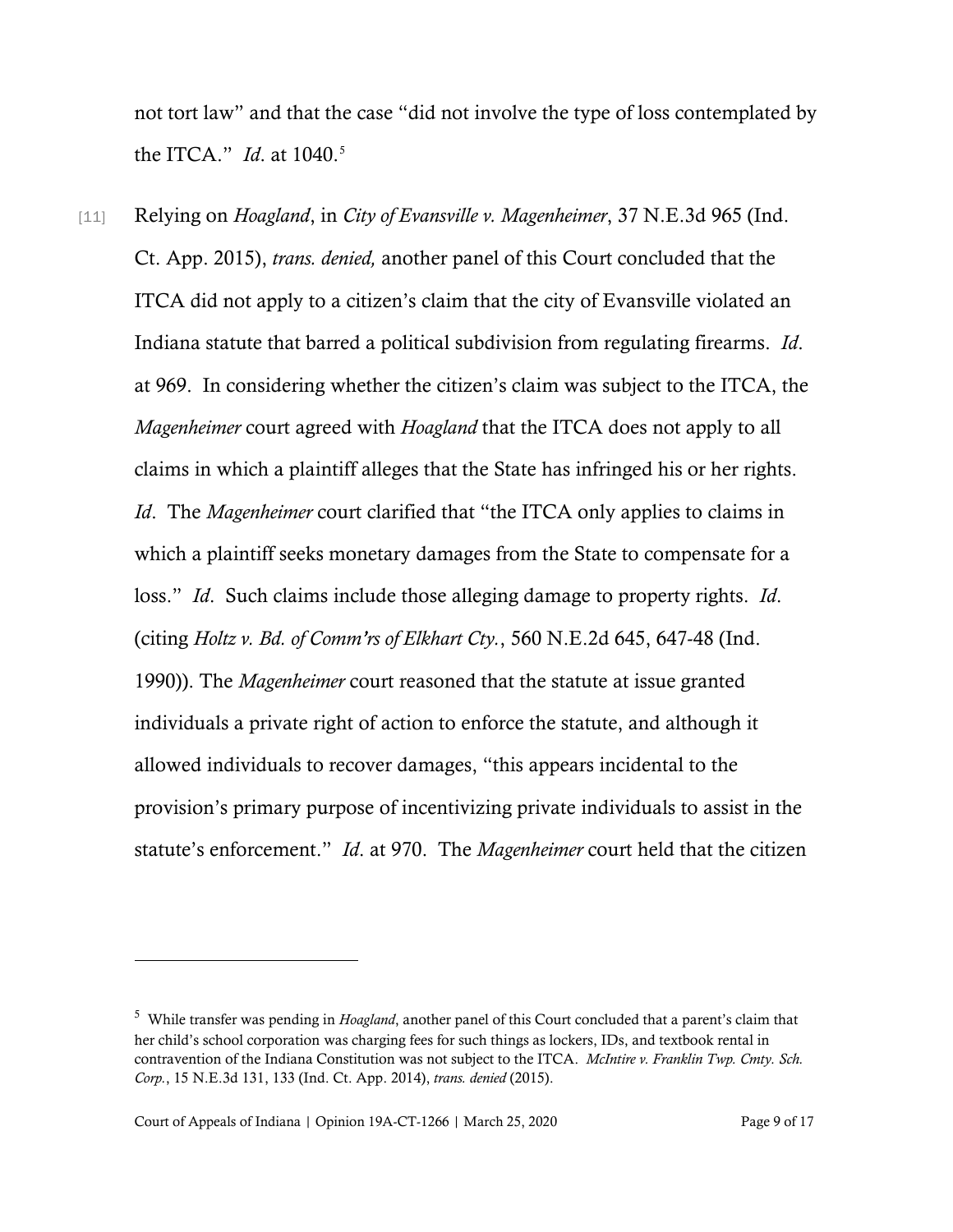had a valid, non-tort claim arising under the statute. *Id*. at 971. *Magenheimer* does not support Chariton any more than *Hoagland*.

- [12] Chariton's claims are similar to the claims considered in *Irwin Mortgage Corp. v. Marion County Treasurer*, 816 N.E.2d 439 (Ind. Ct. App. 2004), and *City of Indianapolis v. Cox*, 20 N.E.3d 201 (Ind. Ct. App. 2014). In *Irwin*, the Irwin Mortgage Corporation failed to pay its client's property taxes on time and incurred a sizable penalty. Irwin filed a request with Marion County for a refund, which the county denied. Irwin then sued the county alleging that the penalty was collected in violation of federal and state constitutions. The county moved to dismiss the complaint, asserting that Irwin's claims were barred by Irwin's failure to file notice under the ITCA. The trial court dismissed Irwin's complaint, and it appealed, arguing that the ITCA was inapplicable, and even if it did apply, Irwin had substantially complied with the ITCA notice requirements. 816 N.E.2d at 445. The *Irwin* court held that, in essence, Irwin's claim was that "Marion County committed a legal wrong causing harm to Irwin's property when it extracted an allegedly illegal property tax payment," and such a claim sounded in tort. *Id*. at 446. The *Irwin* court concluded that Irwin had not filed a tort claim notice and that its demand for a refund did not substantially comply with the notice requirements, and as a result, Irwin's statutory and constitutional claims were barred. *Id*. at 447.
- Court of Appeals of Indiana | Opinion 19A-CT-1266 | March 25, 2020 Page 10 of 17 [13] *Cox* involved a class action lawsuit against the City of Indianapolis, brought by Indianapolis homeowners seeking refunds for sewer improvement assessments on the basis that Indianapolis "acted illegally in the course of changing its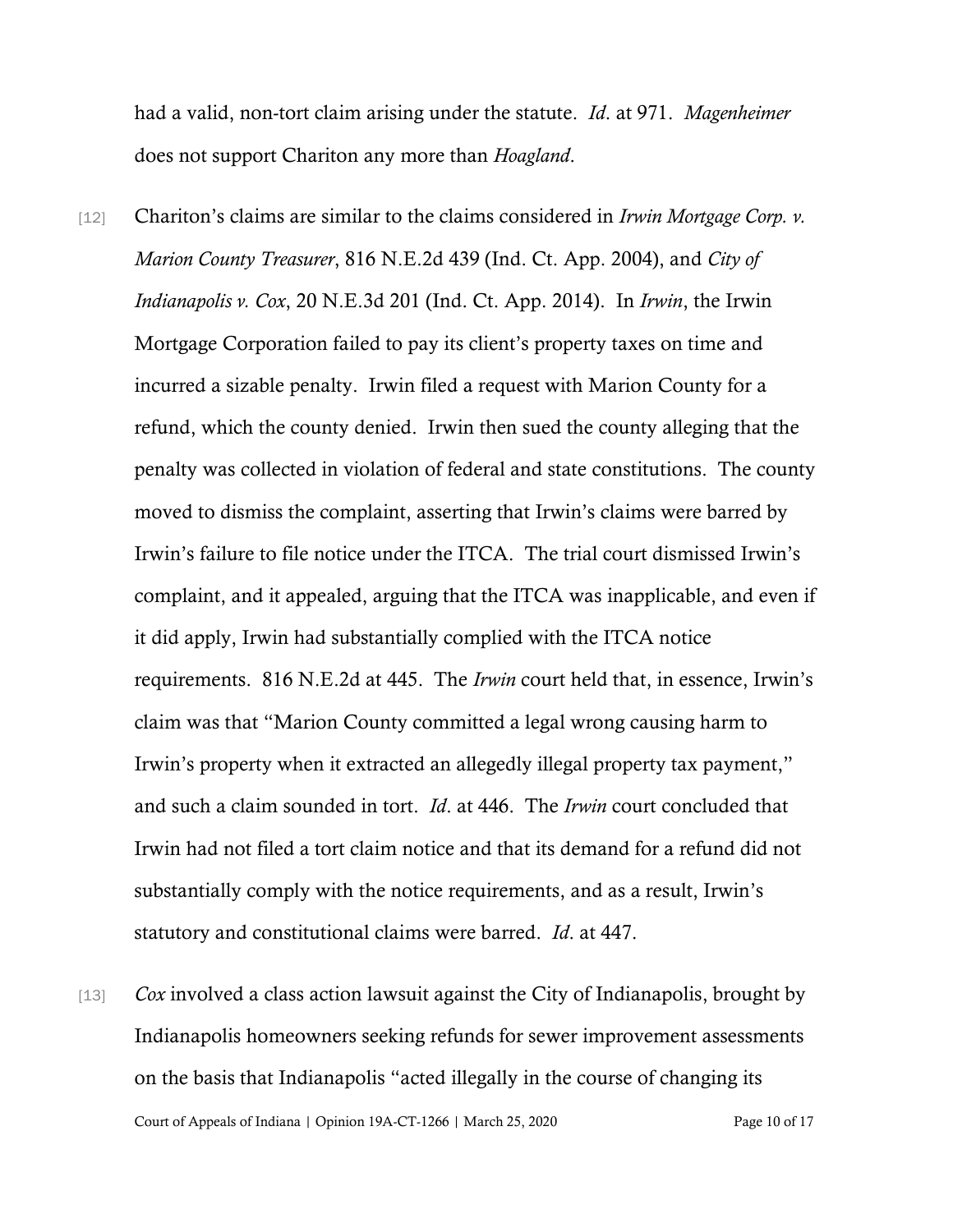method for financing sanitary sewer improvement projects." 20 N.E.3d at 203. There, Cox, a homeowner, paid Indianapolis an assessment for a sewer improvement project in her neighborhood pursuant to a statutory program in place at the time. Later, Indianapolis instituted a new financing program for sewer improvements. When the new program was adopted, some homeowners still owed payments under the prior financing system, and Indianapolis chose to forgive those amounts. Cox had already paid her assessment in full, so she sent the City of Indianapolis a demand for a partial refund, which Indianapolis denied.

[14] Cox filed suit, alleging that Indianapolis's refusal to refund a portion of her assessment violated statutory law. After the trial court granted summary judgment in Cox's favor, Indianapolis appealed, arguing, among other things, that Cox's claims were barred because she did not comply with the ITCA's notice requirements. Cox contended that the ITCA did not apply to her claims because her claims did not sound in tort. The *Cox* court rejected her contention, concluding as follows: "Cox demands a pro rata refund of her sewer assessment. She contends that she was unfairly required to pay money that her neighbors were ultimately excused from paying. As in *Irwin*, Cox is essentially claiming a loss of property, and her claims sound in tort." *Id*. at 206-07. Accordingly, the *Cox* court concluded that the ITCA applied to Cox's claims, and because she failed to file notice in compliance with it, her claims were barred. *Id*. at 208.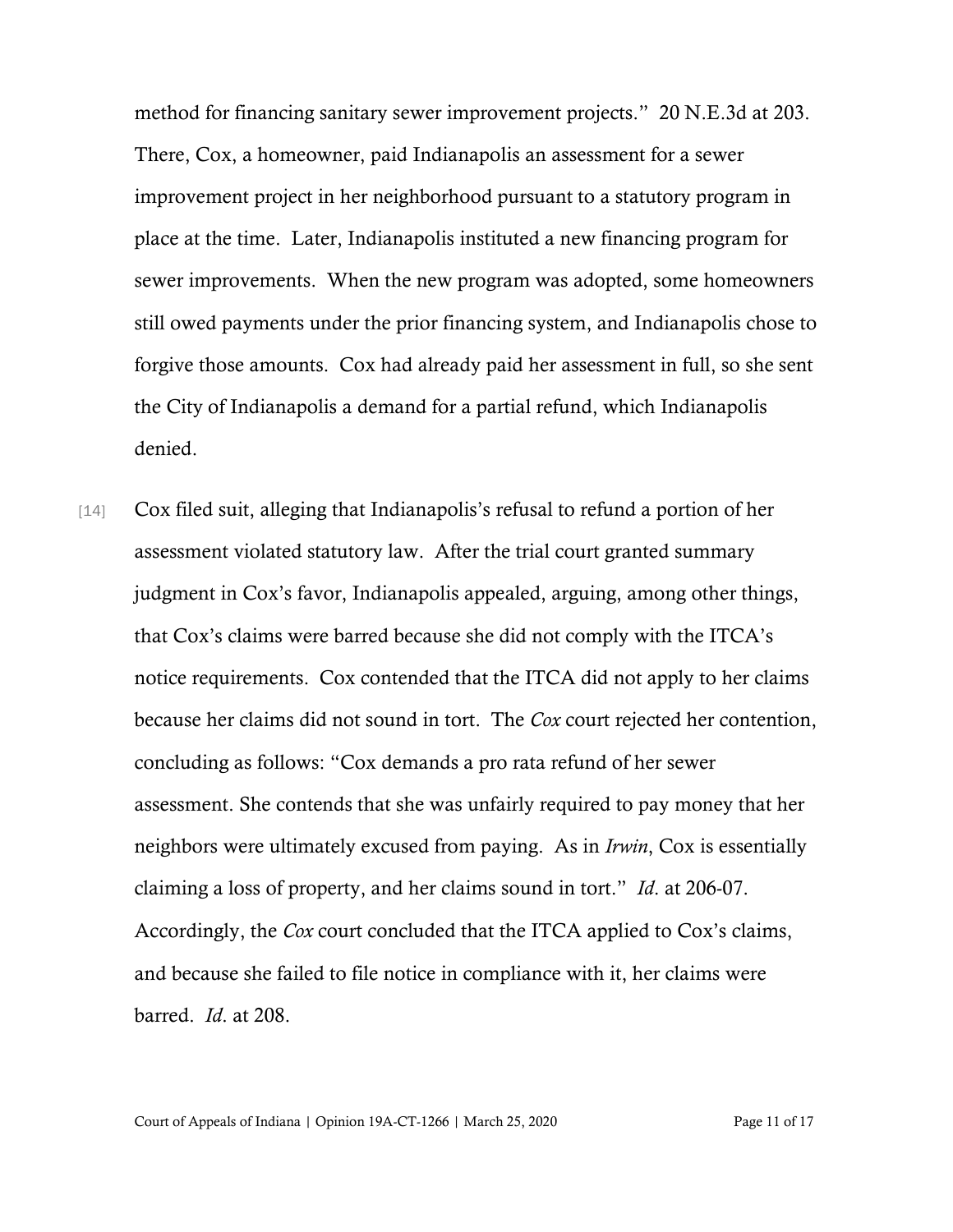[15] Here, Chariton attempts to distinguish *Irwin* and *Cox* by characterizing his claims as "equitable claims" in a "proposed class action" involving "a challenge to an ongoing mechanism and operation of the City of Hammond ordinance at issue being contrary to state law." Appellant's Br. at 18-19. However, in essence, he seeks an award of damages in the amount of fees and fines collected by the allegedly illegal enforcement of the Ordinance. Like *Irwin* and *Cox*, Chariton is claiming a loss of property, and therefore his claims sound in tort.<sup>[6](#page-11-0)</sup> The fact that this is a proposed class action lawsuit is of no moment; *Cox* involved a class action suit, but the court considered the underlying claim to determine whether the ITCA applied. Likewise, the fact that Chariton is seeking an injunction to stop the allegedly illegal enforcement of the Ordinance does not change the underlying nature of his claims. *Indiana Dep't of Transp. v. Shelly & Sands, Inc.*, 756 N.E.2d 1063, 1078 (Ind. Ct. App. 2001) (stating that if underlying claim would be barred by ITCA if proper notice was not filed, then relief, even equitable relief, for that claim would also be barred), *trans. denied*

<span id="page-11-0"></span><sup>&</sup>lt;sup>6</sup> In his complaint, Chariton sought relief under the theories of "unjust enrichment" and "money had and received." Appellant's App. Vol. 2 at 24. To recover for unjust enrichment, also referred to as quantum meruit or quasi contract, "the plaintiff must show that (1) he rendered a measurable benefit to the defendant at the defendant's express or implied request; (2) he expected payment from the defendant; and (3) allowing the defendant to retain the benefit without restitution would be unjust." *Estate of Henry v. Woods*, 77 N.E.3d 1200, 1204 (Ind. Ct. App. 2017) (quoting *Neibert v. Perdomo*, 54 N.E.3d 1046, 1051 (Ind. Ct. App. 2016)). An action for money had and received exists where the defendant received money from the plaintiff "under such circumstances that in equity and good conscience he ought not to retain the same, and which money ... belongs to the plaintiff, and where money has been received by mistake of facts, or without consideration, or upon a consideration that has failed, it may be recovered back." *Farmers Elevator Co. of Oakville v. Hamilton*, 926 N.E.2d 68, 77 (Ind. Ct. App. 2010) (quoting *Lawson v. First Union Mortg. Co.*, 786 N.E.2d 279, 283-84 (Ind. Ct. App. 2003)), *trans. denied*. Chariton presents no argument regarding how these theories apply to the circumstances present here.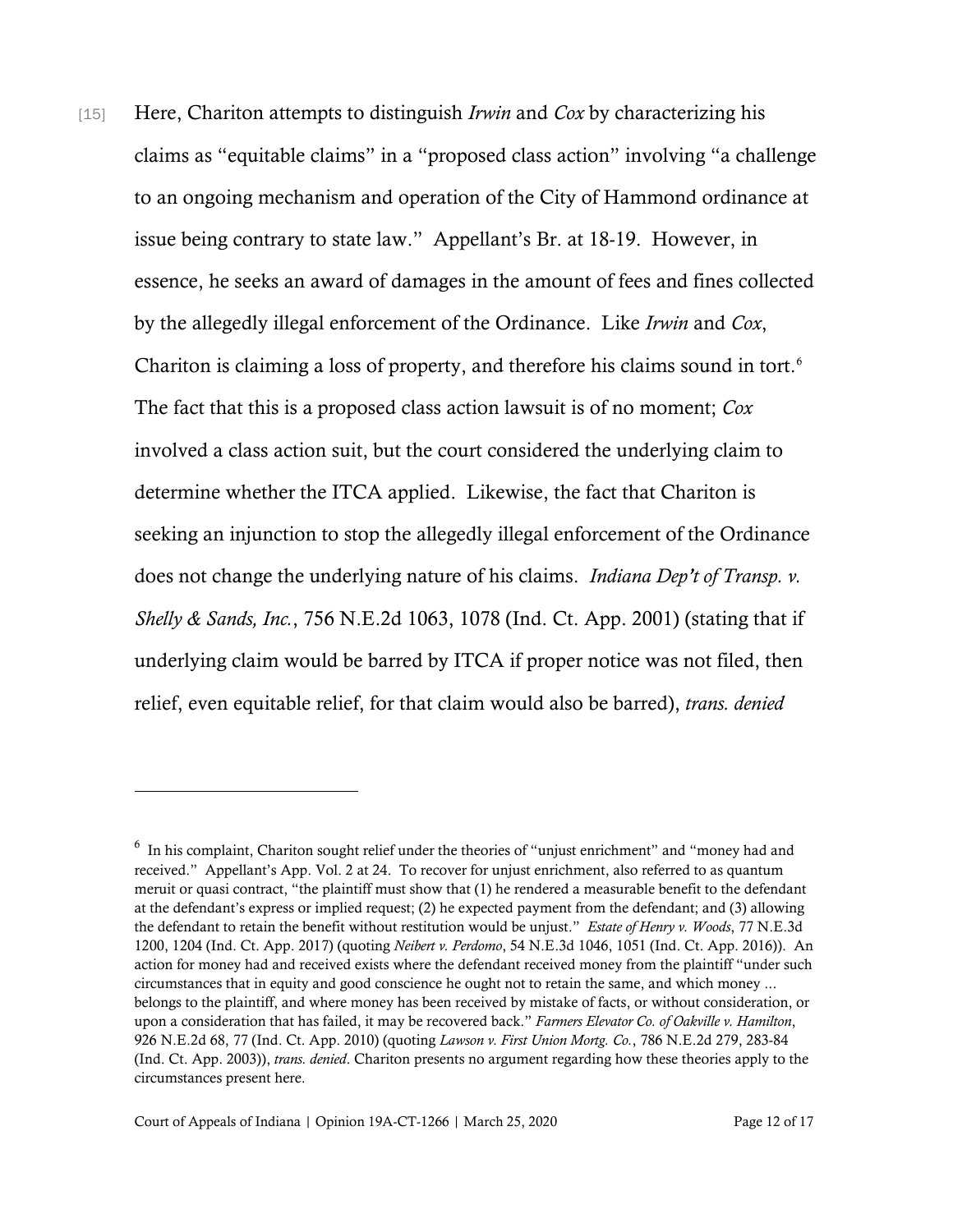(2002). Therefore, we conclude that Chariton's claims are governed by the ITCA.

## Section 2 – Chariton did not substantially comply with the ITCA notice requirements.

[16] Chariton concedes that he did not file the notice required by the ITCA. However, he argues that he has substantially complied with the notice requirements, and therefore his claims should be allowed to proceed. The notice required under the ITCA "must describe in a short and plain statement the facts on which the claim is based," including:

> the circumstances which brought about the loss, the extent of the loss, the time and place the loss occurred, the names of all persons involved if known, the amount of the damages sought, and the residence of the person making the claim at the time of the loss and at the time of filing the notice.

Court of Appeals of Indiana | Opinion 19A-CT-1266 | March 25, 2020 Page 13 of 17 Ind. Code § 34-13-3-10. Also, the notice must be in writing and must be delivered in person or by registered or certified mail. Ind. Code § 34-13-3-12. "What constitutes substantial compliance, while not a question of fact but one of law, is a fact-sensitive determination." *Schoettmer*, 992 N.E.2d at 707 (quoting *Collier v. Prater*, 544 N.E.2d 497, 499 (Ind. 1989)). "Substantial compliance with the statutory notice requirements is sufficient when the purpose of the notice requirement is satisfied." *Id*. (quoting *Ind. State Highway Comm'n v. Morris*, 528 N.E.2d 468, 471 (Ind. 1988)). "In general, a notice filed within the required time period, that informs the municipality of the claimant's intent to make a claim, and contains sufficient information which reasonably affords the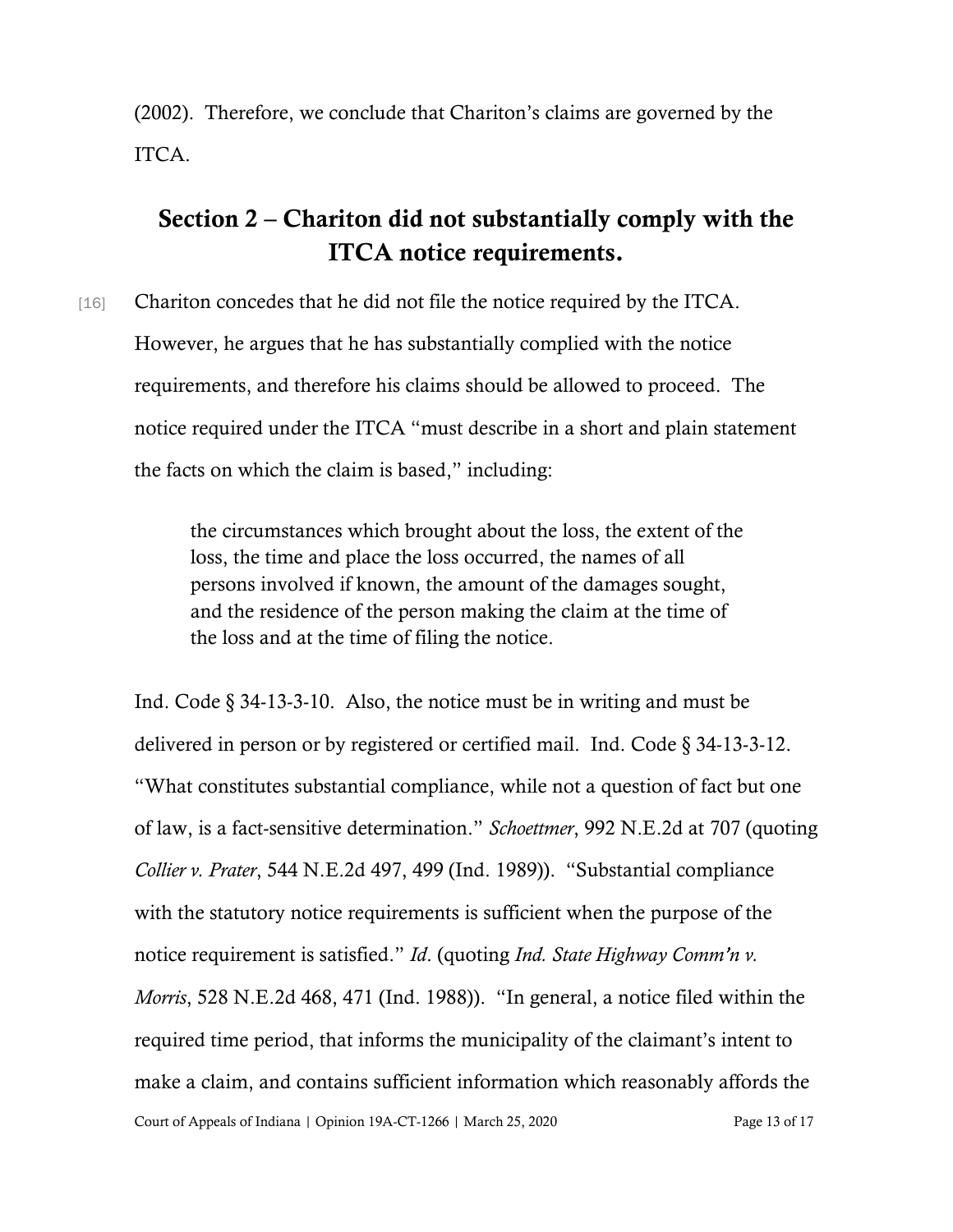political subdivision an opportunity to promptly investigate the claim will satisfy the purpose of the statute and will be held to substantially comply with the statute." *Irwin Mortg. Corp.*, 816 N.E.2d at 446. "The claimant bears the burden of establishing substantial compliance." *Id*.

- [17] Chariton argues that his "2013 written submissions and November 21, 2013 statements to the Appellees by and through [his] attorney before [the Board] substantially comply with the notice requirement[s]." Appellant's Br. at 23. He further argues he "complied with the writing and delivery requirements of Ind. Code § 34-13-3-12 when [his] 2013 written submissions were delivered in person both prior to and subsequent to the November 21, 2013 [Board] meeting." *Id*. at 24. We observe that the underlying assumption of Chariton's arguments is that his "loss" occurred when he received the October 16, 2013 notice of municipal ordinance violation. We express no opinion as to whether this is correct, but because Chariton's argument appears to be based on that assumption, we base our analysis on it as well.
- [18] In support of his argument that his 2013 written submissions and oral statements to the Board constitute substantial compliance, Chariton cites to (1) the October 16, 2013 notice of municipal ordinance violation, (2) the "Late Rental Registration Appeal Hearing Request Form" that he filed with the Board, (3) the Board's "Findings and Decision" reflecting its November 21, 2013 Board meeting decision to require Chariton to register his properties and to impose late fees, and (4) the November 21, 2013 Board meeting agenda and minutes. Appellant's App. Vol. 2 at 216-228. As for the November 21, 2013

Court of Appeals of Indiana | Opinion 19A-CT-1266 | March 25, 2020 Page 14 of 17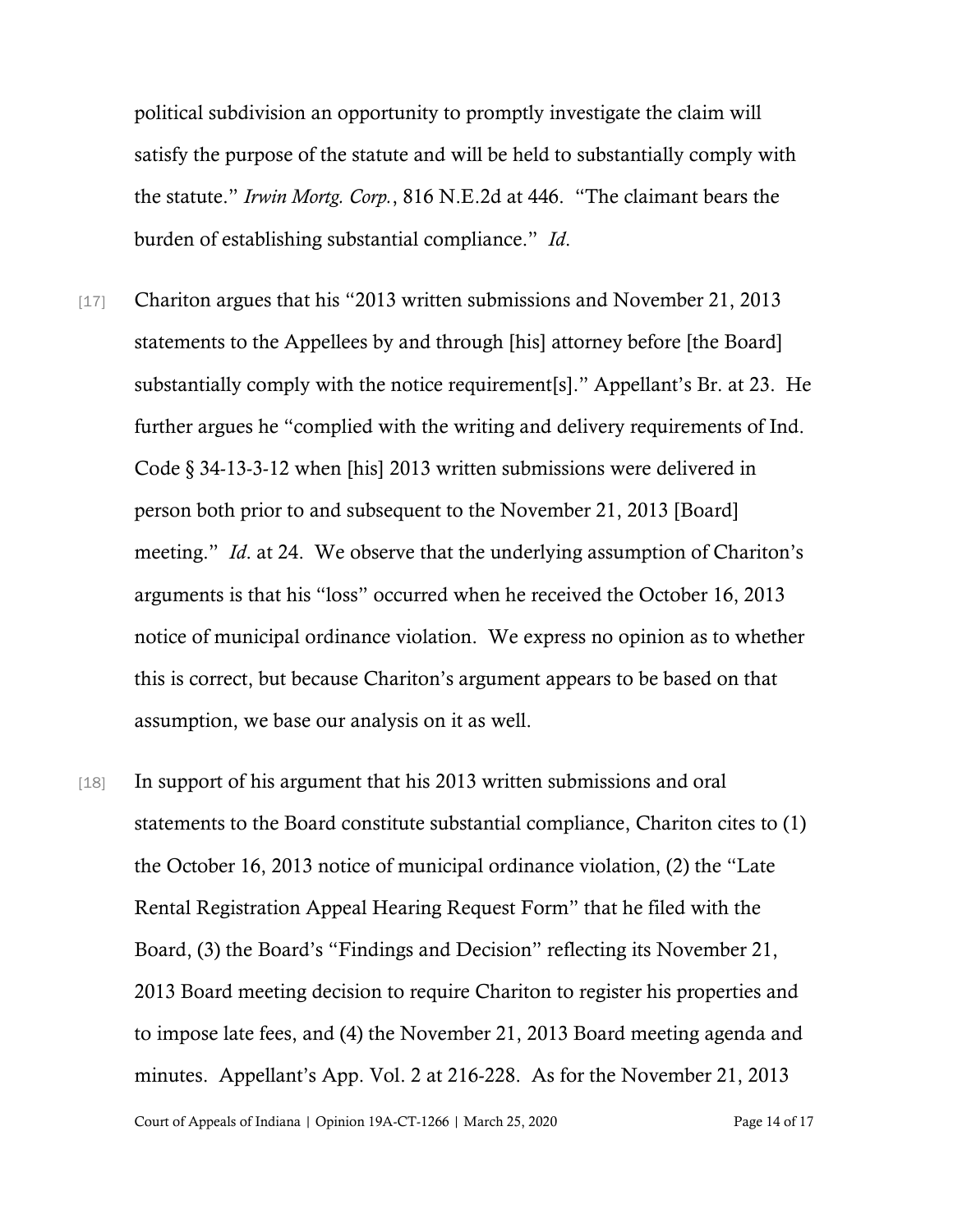Board meeting agenda and minutes, there is one paragraph which reflects the Board's action on the rental registration for Chariton's properties. *Id*. at 225. That paragraph indicates that Chariton's attorney appeared at the Board meeting and that he "stated that he submitted a proposal to the Board requesting the late fee be waived [and said Chariton] lived in one of the units before moving." *Id.* The proposal referred to is not in the record on appeal. Chariton's attorney also told the Board that "sending information regarding rental registration with water bills is not an adequate way to notify the public." *Id.* Because the notice required by the ITCA must be in writing, these statements do not satisfy the notice requirements.

[19] Focusing on the written submissions as a whole, we note that one can piece together that Chariton was assessed a fee and a fine for his rental properties pursuant to the Ordinance and that he objected, and the documents provide the addresses of the rental properties and the identities of the parties involved. However, we find nothing in these documents that would put the City on notice that Chariton was going to file a lawsuit against it alleging that the Ordinance violated state statute and requesting damages and an injunction. We conclude that Chariton's written communications to the Board do not indicate his intent to take legal action with sufficient information for the City "to ascertain the full nature of the claim against it so that it can determine its liability and prepare a defense." *Schoettmer*, 992 N.E.2d at 707. Thus, Chariton did not substantially comply with the ITCA notice requirements.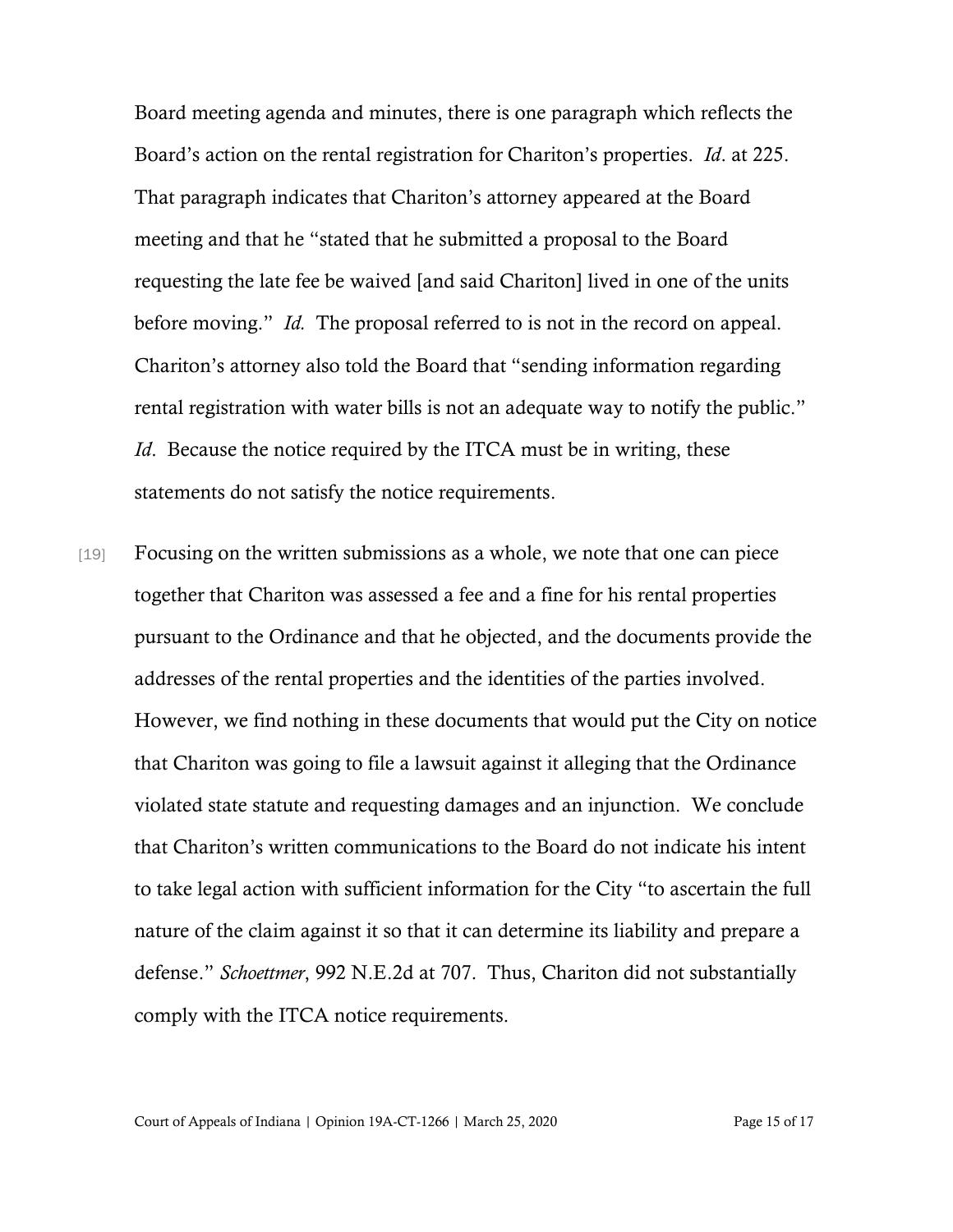- [20] Nevertheless, Chariton asserts that the trial court improperly dismissed his action with prejudice based on the continuing wrong doctrine. Specifically, he argues that the "actions of the Appellees giving rise to the complaint are ongoing," and as such, the 180-day statutory time period has not begun to run. Appellant's Br. at 24. "The doctrine of continuing wrong applies where an entire course of conduct combines to produce an injury." *Gradus-Pizlo v. Acton*, 964 N.E.2d 865, 871 (Ind. Ct. App. 2012). When the doctrine is applicable, the limitations period begins to run at the end of the continuing wrongful act. *Id*. In order for the doctrine to apply, the plaintiff must demonstrate that the alleged injury-producing conduct was of a continuous nature. *Id*. However, "the doctrine of continuing wrong will not prevent the statute of limitations from beginning to run when the plaintiff learns of facts which should lead to the discovery of his cause of action even if his relationship with the tortfeasor continues beyond that point." *Fox v. Rice*, 936 N.E.2d 316, 322 (Ind. Ct. App. 2010) (quoting *C & E Corp. v. Ramco Indus., Inc.*, 717 N.E.2d 642, 645 (Ind. Ct. App. 1999)), *trans. denied* (2011).
- [21] Here, Chariton was notified of past-due registration fees and the imposition of late fines on October 16, 2013. Chariton learned the facts that would allow the discovery of this cause of action on October 16, 2013, and therefore the ITCA time limitation began to run from that date.<sup>[7](#page-15-0)</sup> Accordingly, Chariton's claim is

<span id="page-15-0"></span> $^7$  Chariton appears to argue that the alleged injury-producing conduct is of a continuous nature because "the Appellees' action against [him] to this day still remains pending before the Hammond City Court." Appellant's Br. at 24. However, his citation to the record does not support his assertion.